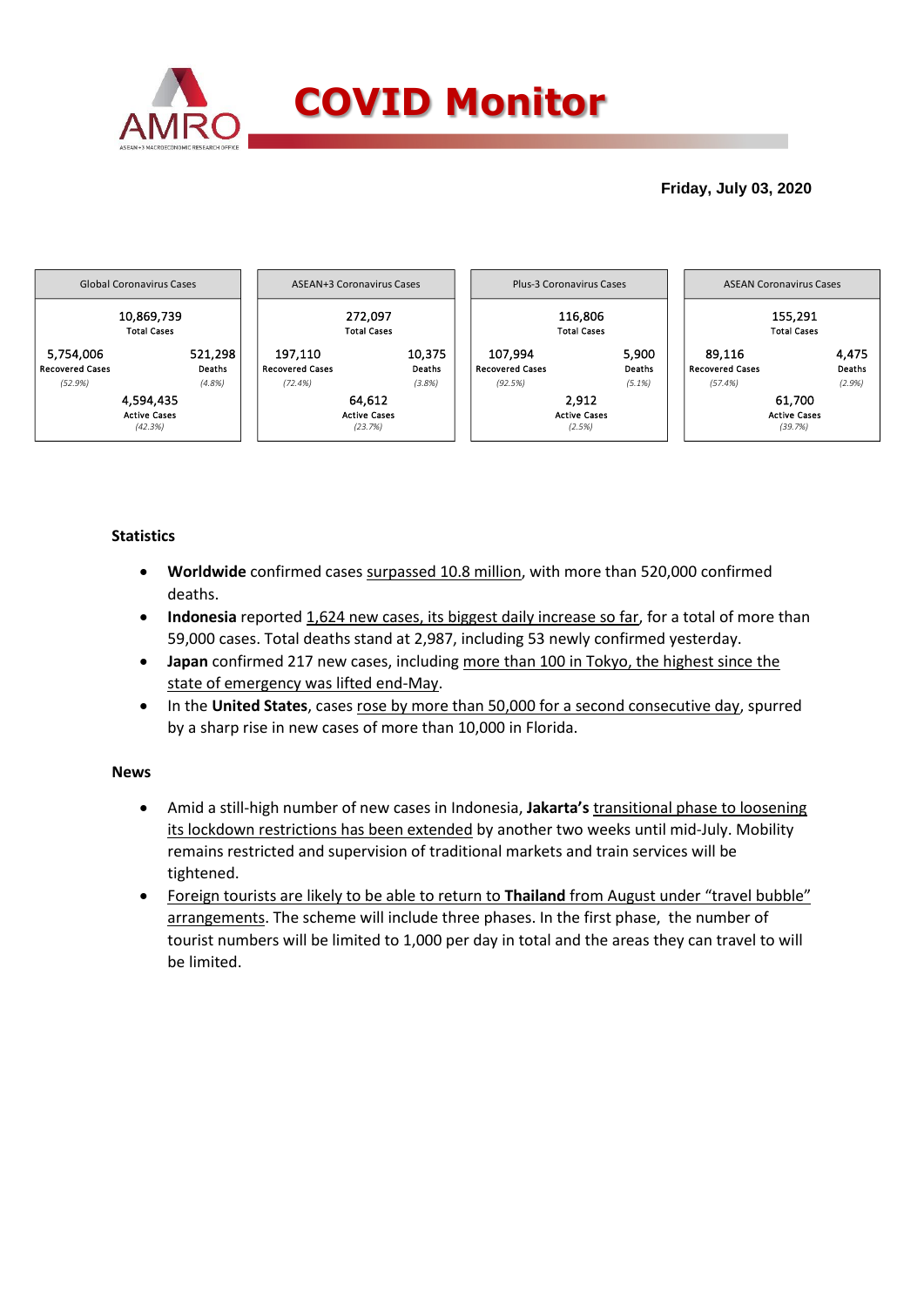

#### Overview of Confirmed COVID-19 Cases

Data as of 2/7/2020

|                       | <b>Total</b> | Cases per 1M            | <b>New</b>   | New Cases per | <b>New Cases</b>    | <b>ANew</b>                | ∆% New | <b>Total</b>   | <b>New</b>                 | <b>Fatality</b> | <b>Total</b>     | <b>Recovery</b>          | <b>Active</b> |
|-----------------------|--------------|-------------------------|--------------|---------------|---------------------|----------------------------|--------|----------------|----------------------------|-----------------|------------------|--------------------------|---------------|
| Economy               | Cases        | Population              | Cases        | 1M Pop.       | $(7$ -day avg $)^1$ | Cases                      | Cases  | <b>Deaths</b>  | <b>Deaths</b>              | <b>Rate (%)</b> | <b>Recovered</b> | Rate $(%)2$              | Cases         |
| Global                | 10,869,739   |                         | 175,679      |               |                     | $-42,543$                  | 1.6    | 521,298        | 5,088                      | 4.8             | 5,754,006        | 52.9                     | 4,594,435     |
| ASEAN+3               | 272,097      |                         | 2,410        |               |                     | $-502$                     | 0.9    | 10,375         | 58                         | 3.8             | 197,110          | 72.4                     | 64,612        |
| Plus-3                | 116,806      |                         | 294          |               |                     | $-14$                      | 0.3    | 5,900          | $\,1\,$                    | 5.1             | 107,994          | 92.5                     | 2,912         |
| ASEAN                 | 155,291      |                         | 2,116        |               |                     | $-488$                     | 1.4    | 4,475          | 57                         | 2.9             | 89,116           | 57.4                     | 61,700        |
| China                 | 83,542       | 59                      | 5            | 0.0           |                     | $\overline{2}$             | 0.0    | 4,634          | $\pmb{0}$                  | 5.5             | 78,500           | 94.0                     | 408           |
| Hong Kong, China      | 1,242        | 163                     | 9            | 1.2           |                     | $-19$                      | 0.7    | $\overline{7}$ | 0                          | 0.6             | 1,120            | 90.2                     | 115           |
| Japan                 | 19,055       | 152                     | 217          | 1.7           |                     | $-6$                       | 1.2    | 977            | $\mathbf{1}$               | 5.1             | 16,615           | 87.2                     | 1,463         |
| Korea                 | 12,967       | 249                     | 63           | 1.2           |                     | 9                          | 0.5    | 282            | $\Omega$                   | $2.2$           | 11,759           | 90.7                     | 926           |
|                       |              |                         |              |               |                     |                            |        |                |                            |                 |                  |                          |               |
| Indonesia             | 59,394       | 220                     | 1,624        | 6.0           |                     | 239                        | 2.8    | 2,987          | 53                         | 5.0             | 26,667           | 44.9                     | 29,740        |
| Malaysia              | 8,643        | 260                     | 3            | 0.1           |                     | $\overline{2}$             | 0.0    | 121            | $\mathbf 0$                | 1.4             | 8,437            | 97.6                     | 85            |
| Philippines           | 38,805       | 353                     | 294          | 2.7           |                     | $-703$                     | 0.8    | 1,274          | $\overline{4}$             | 3.3             | 10,673           | 27.5                     | 26,858        |
| Singapore             | 44,310       | 7,771                   | 188          | 33.0          |                     | $-27$                      | 0.4    | 26             | $\mathbf 0$                | 0.1             | 39,429           | 89.0                     | 4,855         |
| Thailand              | 3,179        | 47                      | 6            | 0.1           |                     | $\overline{4}$             | 0.2    | 58             | $\Omega$                   | $1.8\,$         | 3,059            | 96.2                     | 62            |
|                       |              |                         |              |               |                     |                            |        |                |                            |                 |                  |                          |               |
| Brunei Darussalam     | 141          | 313                     | 0            | 0.0           |                     | 0                          | 0.0    | 3              | $\mathsf 0$                | 2.1             | 138              | 97.9                     | $\mathsf 0$   |
| Cambodia              | 141          | $\bf8$                  | $\Omega$     | 0.0           |                     | $\mathbf 0$<br>$\mathbf 0$ | 0.0    | $\mathbf 0$    | $\mathbf 0$<br>$\mathbf 0$ | 0.0             | 131              | 92.9                     | 10            |
| Lao PDR               | 19           | $\overline{\mathbf{3}}$ | $\Omega$     | 0.0           |                     |                            | 0.0    | 0              |                            | 0.0             | 19               | 100.0                    | $\mathsf 0$   |
| Myanmar               | 304          | 6                       | $\mathbf{1}$ | 0.0<br>0.0    | Num                 | $-3$<br>$\mathbf 0$        | 0.3    | 6              | $\mathbf 0$<br>$\Omega$    | 2.0             | 223              | 73.4                     | 75<br>15      |
| Vietnam               | 355          | $\overline{4}$          | 0            |               |                     |                            | 0.0    | $\mathbf 0$    |                            | 0.0             | 340              | 95.8                     |               |
| Belgium               | 61,598       | 5,348                   | 89           | 7.7           |                     | $\overline{7}$             | 0.1    | 9,761          | $\overline{7}$             | 15.8            | 17,044           | 27.7                     | 34,793        |
| France                | 195,458      | 3,007                   | 473          | 7.3           |                     | $-139$                     | 0.2    | 29,794         | 14                         | 15.2            | 72,054           | 36.9                     | 93,610        |
| Germany               | 196,370      | 2,367                   | 477          | 5.7           |                     | $\mathbf 2$                | 0.2    | 9,006          | 11                         | 4.6             | 179,800          | 91.6                     | 7,564         |
| Italy                 | 240,961      | 4,000                   | 201          | 3.3           |                     | 19                         | 0.1    | 34,818         | 30                         | 14.4            | 191,083          | 79.3                     | 15,060        |
| Netherlands           | 50,335       | 2,913                   | 62           | 3.6           |                     | 62                         | 0.1    | 6,113          | $\mathbf 0$                | 12.1            |                  | $\overline{\phantom{a}}$ |               |
| Spain                 | 250,103      | 5,337                   | 444          | 9.5           |                     | 56                         | 0.2    | 28,752         | $\overline{a}$             | 11.5            | 150,376          | 60.1                     | 53,521        |
| Switzerland           | 31,967       | 3,697                   | 116          | 13.4          |                     | $-21$                      | 0.4    | 1,965          | $\mathbf 0$                | 6.1             | 29,200           | 91.3                     | 802           |
| <b>United Kingdom</b> | 314,992      | 4,684                   | Ĭ.           |               |                     | $\sim$                     | $\sim$ | 44,080         | 89                         | 14.0            |                  |                          |               |
|                       |              |                         |              |               |                     |                            |        |                |                            |                 |                  |                          |               |
| Brazil                | 1,496,858    | 7,081                   | 48,105       | 227.6         |                     | 1,393                      | 3.3    | 61,884         | 1,252                      | 4.1             | 957,692          | 64.0                     | 477,282       |
| Canada                | 106,643      | 2,820                   | 355          | 9.4           |                     | 164                        | 0.3    | 8,700          | 22                         | 8.2             | 69,872           | 65.5                     | 28,071        |
| Chile                 | 284,541      | 14,623                  | 2,498        | 128.4         |                     | $-152$                     | 0.9    | 5,920          | 167                        | 2.1             | 249,247          | 87.6                     | 29,374        |
| Mexico                | 238,511      | 1,877                   | 6,741        | 53.0          |                     | 1,060                      | 2.9    | 29,189         | 679                        | 12.2            | 183,757          | 77.0                     | 25,565        |
| Peru                  | 292,004      | 8,896                   | 3,527        | 107.5         |                     | 263                        | 1.2    | 10,045         | 185                        | 3.4             | 182,097          | 62.4                     | 99,862        |
| <b>United States</b>  | 2,731,868    | 8,252                   | 53,534       | 161.7         |                     | 2,784                      | 2.0    | 128,574        | 678                        | 4.7             | 781,970          | 28.6                     | 1,821,324     |
|                       |              |                         |              |               |                     |                            |        |                |                            |                 |                  |                          |               |
| Australia             | 8,066        | 311                     | 65           | 2.5           |                     | $-16$                      | 0.8    | 104            | $\pmb{0}$                  | 1.3             | 7,130            | 88.4                     | 832           |
| India                 | 625,544      | 457                     | 20,903       | 15.3          |                     | 1,755                      | 3.5    | 18,213         | 379                        | 2.9             | 379,892          | 60.7                     | 227,439       |
| Iran                  | 232,863      | 2,767                   | 2,652        | 31.5          |                     | 103                        | 1.2    | 11,106         | 148                        | 4.8             | 194,098          | 83.4                     | 27,659        |
| Russia                | 660,231      | 4,503                   | 6,752        | 46.1          |                     | 202                        | 1.0    | 9,668          | 147                        | 1.5             | 428,276          | 64.9                     | 222,287       |
| Saudi Arabia          | 197,608      | 5,684                   | 3,383        | 97.3          |                     | $-19$                      | 1.7    | 1,752          | 54                         | 0.9             | 137,669          | 69.7                     | 58,187        |
| Turkey                | 202,284      | 2,407                   | 1,186        | 14.1          |                     | -6                         | 0.6    | 5,167          | 17                         | 2.6             | 176,965          | 87.5                     | 20,152        |

Source: Haver Analytics, sourced from John Hopkins University; AMRO staff calculations.<br>Notes: New cases since previous day. ∆% refers to percentage change since previous day. Fatality rate measured as deaths per confirmed